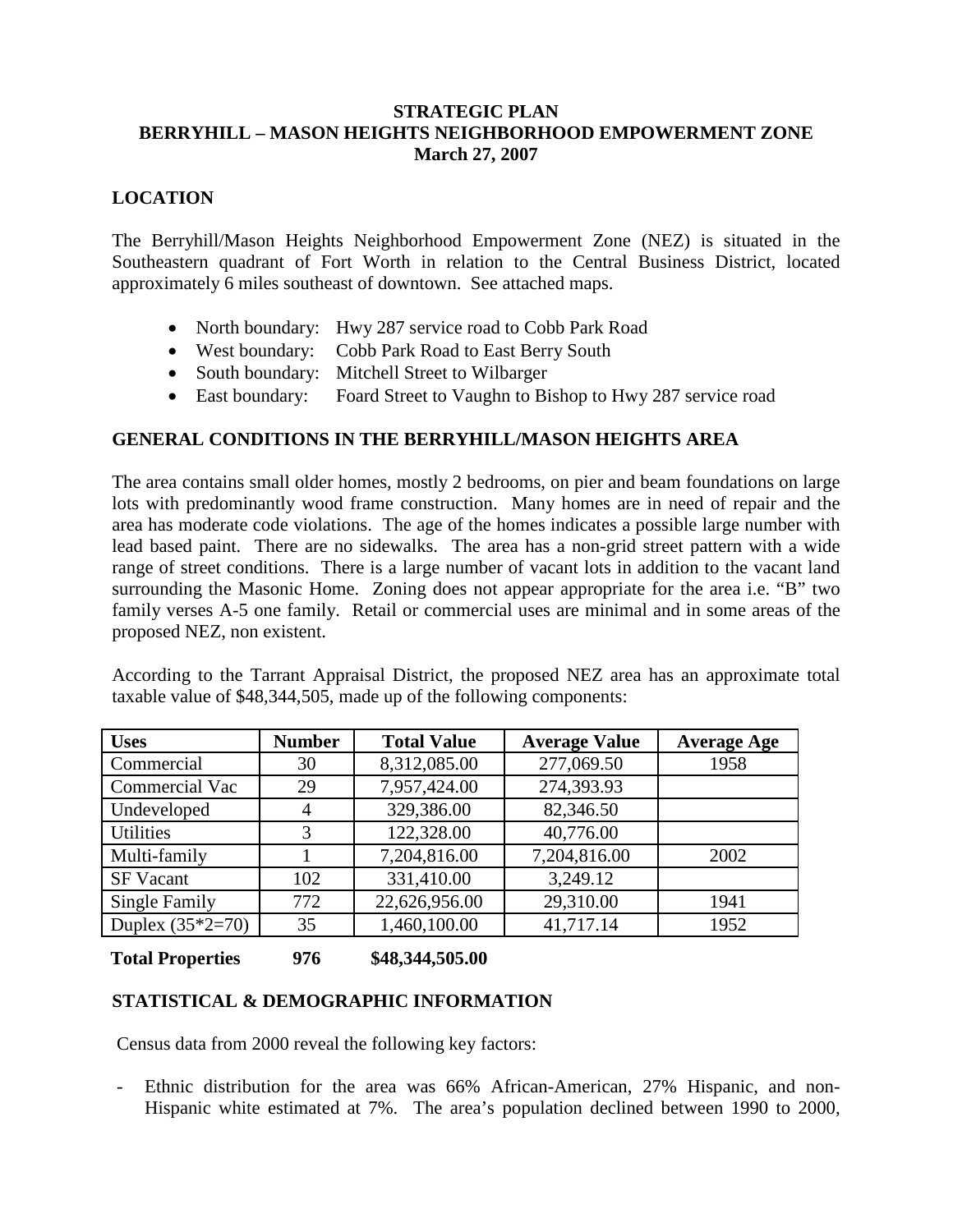from 2323 to 2086. The Hispanic population grew 113% during that time period, to 603 persons, while the African American population was reduced by 13%, from 1672 to 1455.

- Approximately 91% of all housing units were single family detached, however, 29% of housing units were renter occupied – therefore it is likely that approximately 20% of single family units were renter-occupied at the time of the Census.
- The area has a high concentration of elderly. Persons 62 or over made up 11% of the population, however, 37% of households in 2000 had a family member 55 or over.
- The area had an unemployment rate of 12.6% in 2000, compared to the Fort Worth average of 3.8%.
- The median household income for the area in 1999 was \$24,440, compared to a Fort Worth city-wide median income of \$37,074.
- Of all persons (adults and children) living in the area, the Census found 28.7% were in poverty, compared to a city-wide average of 15.9%.
- Educational attainment in the proposed NEZ area was low relative to the city as a whole: 41.5% of persons over 25 had not graduated high school, compared to 27.2 for all Fort Worth residents
- The percentage of residents in the NEZ who were born outside the United States was 14.6%, slightly lower than the city-wide percentage of 16.3%.
- Up to 24% of residents speak a language other than English at home; city-wide this percentage is 29%.

*Statistics for area based on Census Tract 1046.04.*

Additional information from the Census and maps of the area are attached.

# **EXISTING CONDITIONS: HOUSING**

The Berryhill/Mason Heights NEZ area is fairly homogeneous consisting of primarily singlefamily residential development. Approximately 667 single family units exist within the boundaries. The majority of the single family homes were constructed prior to 1970 – data from the Appraisal District indicates an average age for single family homes of 66 years, and an average age for duplexes of 55 years. Rental duplexes appear to be clustered at certain geographic locations in the area. Data from the Tarrant Appraisal District indicates that 34% of the single family properties in the area are not owner-occupied, and therefore likely to be rental properties. Comparing this with the Census data cited above, it appears that single family rental uses have increased in the area over the past 10 years.

### **EXISTING CONDITIONS: ECONOMIC DEVELOPMENT**

The area has been in a declining state due to a lack of economic and re-development activities. The average age for commercial properties in the area is 49 years old. Increased investment in areas throughout the central city, some of them in proximity to the proposed NEZ, including Evans-Rosedale, La Gran Plaza, Fort Worth South and downtown Fort Worth, and in major housing infill projects such as Sierra Vista and New Rolling Hills, has created heightened awareness of the economic potential of other central city areas such as the proposed NEZ area. The area's excellent location and ready transportation access to east-west and north-south corridors increase the potential for this NEZ.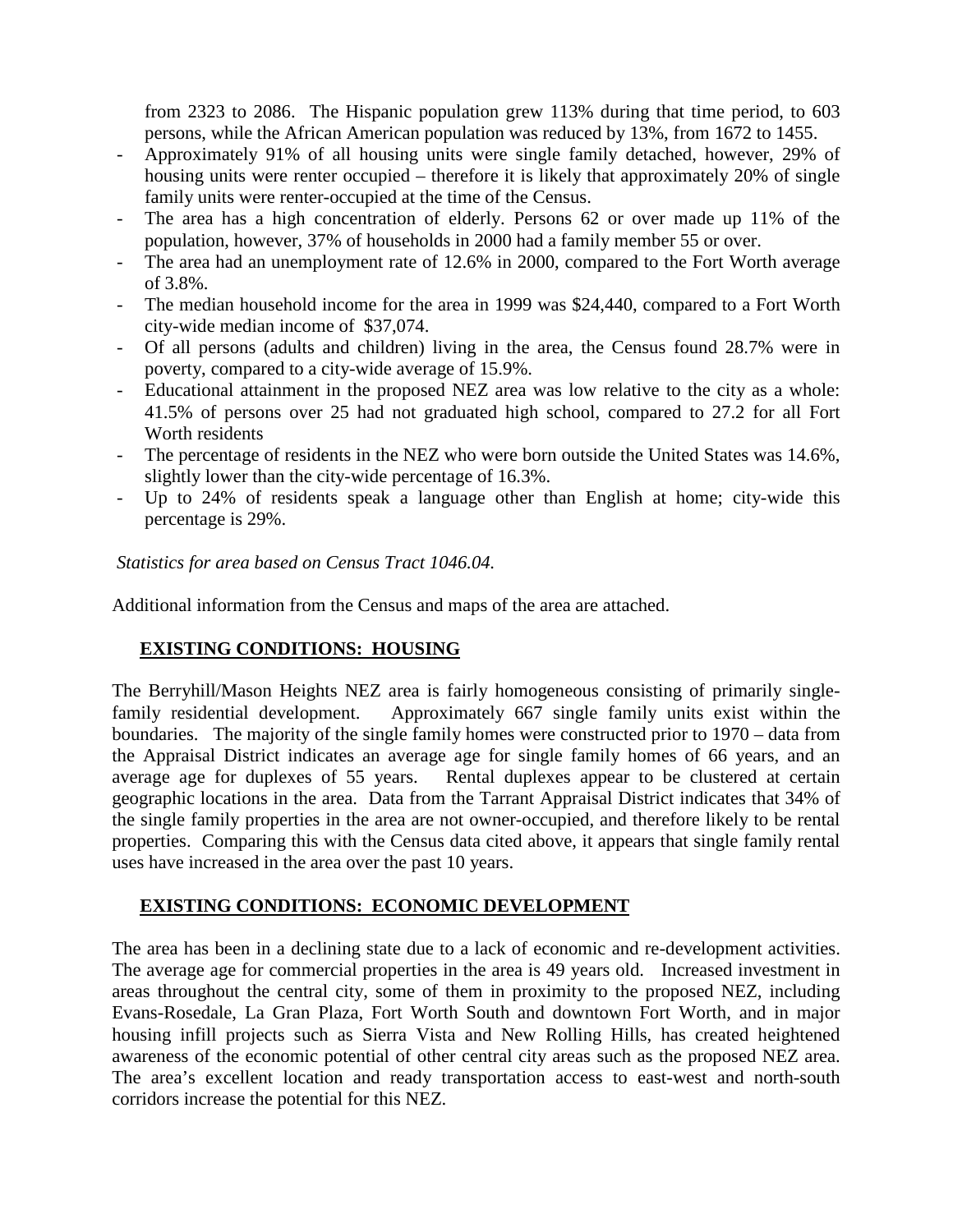# **EXISTING CONDITIONS: INFRASTRUCTURE**

The following streets are major thoroughfares within the Berryhill / Mason Heights NEZ: East Berry Street, Martin Luther King Jr. Freeway (US Hwy. 287), Mitchell Boulevard, and Vaughn Boulevard. Their overall condition appears good. Enhancements are presently being sought to improve access to Berry from Highway 287. Existing neighborhood streets lack sidewalks.

## **NEIGHBORHOOD ATTRIBUTES**

- Proximity to downtown
- Access to Public Transportation routes (The T)
- Good transportation / commuting access via major highway, i.e. Hwy 287
- Good transportation / commuting access via Berry east-west thoroughfare

# **UNMET DEVELOPMENT OPPORTUNITIES**

- Vacant lots throughout area neighborhoods (approximately 100)
- Lack of retail and commercial
- Commercial, retail and residential development proposed for the 200-acre Masonic Home site, to include approximately 63 acres of commercial development and approximately 108 acres of single family residential, with homes prices ranging from \$130,000 to \$200,000.

## **STRATEGIES TO IMPROVE THE AREA**

### PROPOSED HOUSING STRATEGIES

- New single family housing is needed and recommended. Development of this type is presently proposed for the area and initial stages have begun for such development. Development of additional dwellings on presently vacant land, both on large tracts and on infill lots, is likely to enhance average incomes and property values in the NEZ area.

### ECONOMIC DEVELOPMENT

- Retail / Commercial Development in the whole southeast Fort Worth sector, and more specifically the Berry Street / Hwy. 287 corridors, is severely lacking.
- The proposed new single family homes within this NEZ, as well as the additional new 232 homes in the Sierra Vista subdivision, and the proposed 155 units in the new Rolling Hills Addition are likely to stimulate the need for and growth of the retail market in this area.

### SOCIAL SERVICES

The large number of elderly households indicates a need for senior services for longtime residents. The large number of children in the area, indicated by an average household size of 3.05 relative to a citywide average of 2.67, points to a need for services for children and youth: day care facilities, playgrounds, etc. A YMCA branch is presently located within the NEZ area.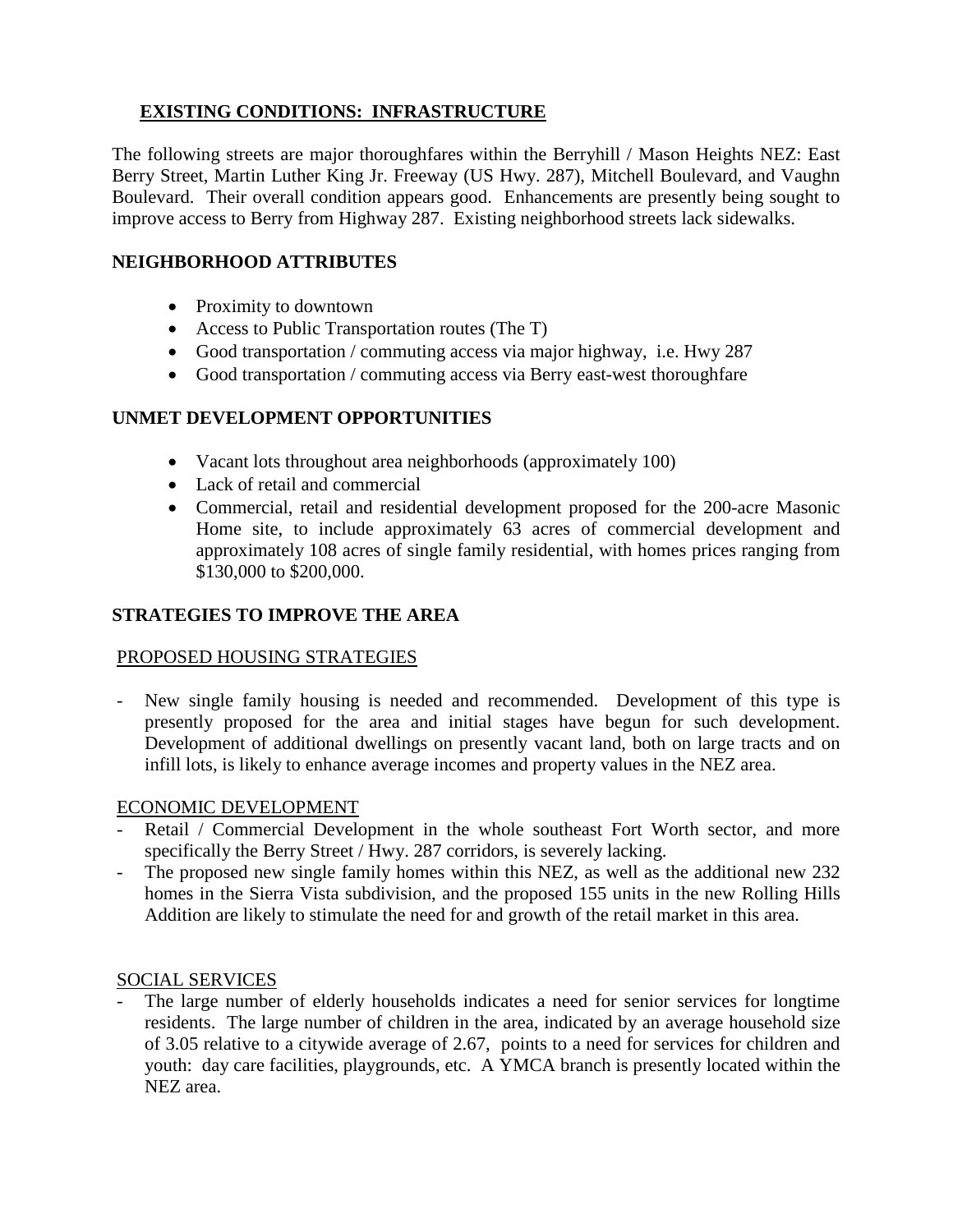#### EDUCATION

- An elementary school is located within the proposed NEZ boundaries. The large number of adults who are not high school graduates, and the number of non-English-speakers, indicates a need for adult education, both for job training and for general literacy.

# **DESIRED ZONING CHANGES**

A majority of the area is zoned B – Two Family, should be zoned, at a minimum, A-5 Single Family. Other zoning changes may be pursued on a case-by-case and property-by-property basis as redevelopment is proposed, consistent with the provisions and goals of the Comprehensive Plan and of this NEZ Strategic Plan.

#### **ADOPTED DESIGN ELEMENTS FOR SINGLE FAMILY INFILL DEVELOPMENT IN THE NEZ**

- 1250 square foot minimum, with 3 bedrooms and 2 baths; for each additional bedroom, 150 square feet should be added
- 8/12 pitch roof with one gable
- Landscaping to the same standards as required by the City's subdivision ordinance
- 70% Mortared Brick, with remaining exterior surfaces of fibercement type material
- At least 78 sq. ft. front porch
- At least three fenestrations on the street face
- Raised foundation 18 inches from grade with reinforced beams
- Garages shall not extend beyond the building face

# **DESIRED PROJECT TYPES TO BE ATTRACTED TO THE NEZ: ELIGIBLE TO RECEIVE COMMUNITY SUPPORT FOR TAX ABATEMENTS**

### Desirable Project Types

- Single Family Infill
- Retail
- Commercial Facilities as appropriate on main thoroughfares

#### Undesirable Project Types:

No NEZ Benefits would be authorized for the following:

- liquor stores
- pawn shops
- car lots
- check cashing businesses
- bars
- tattoo and piercing parlors
- sexually oriented businesses.
- duplexes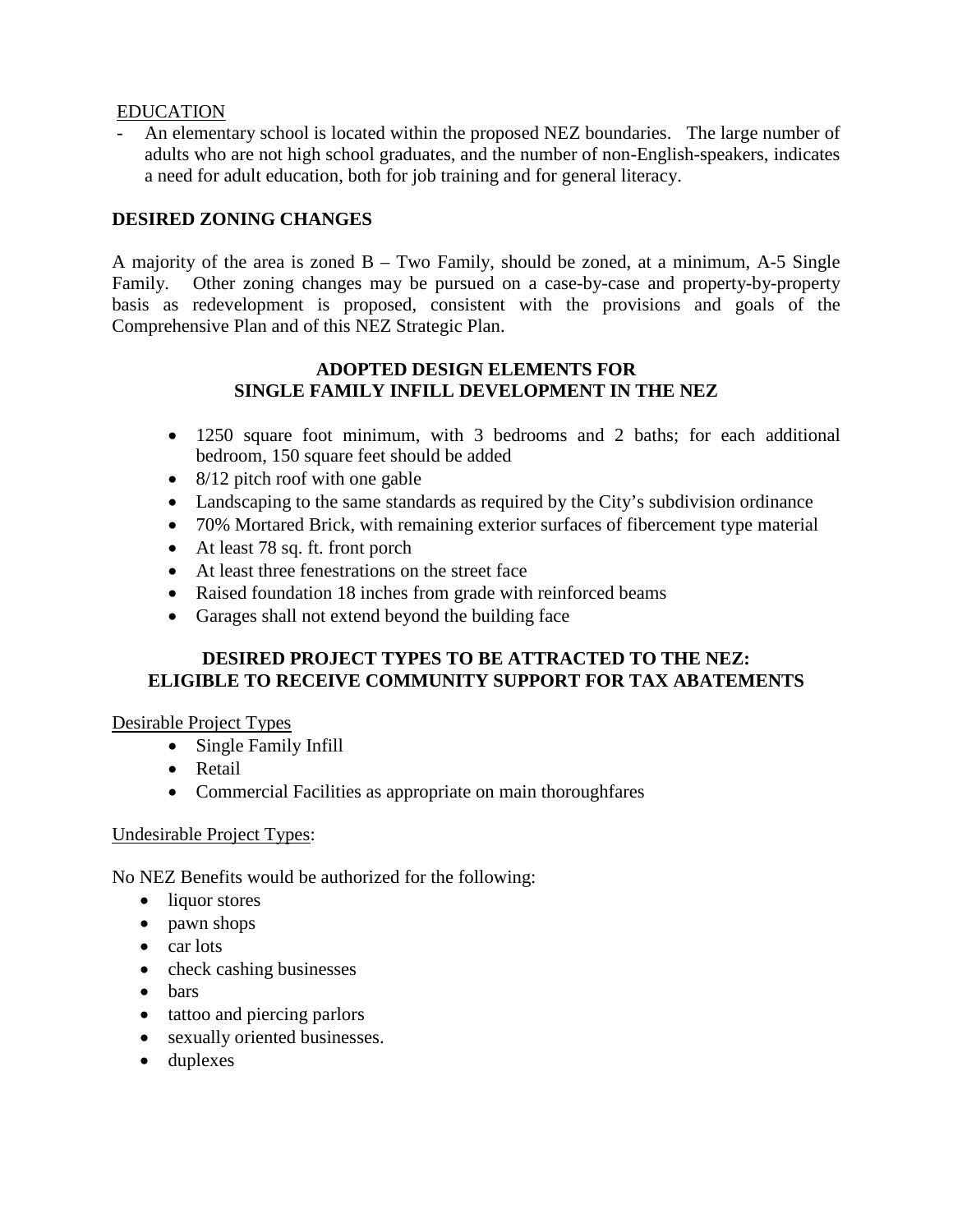# **Berryhill Mason Heights NEZ Census Data Census Tract 1046.04**

| <b>Total Housing Units</b>                            | 734      |        |
|-------------------------------------------------------|----------|--------|
| <b>Owner Occupied</b>                                 | 444      | 60.5%  |
| <b>Renter Occupied</b>                                | 213      | 29.0%  |
| <b>Single Family Detached</b>                         | 667      | 90.9%  |
| <b>Occupied Units</b>                                 | 683      |        |
| <b>Vacant Units</b>                                   | 51       | 6.9%   |
| <b>Rental Vacancy Rate</b>                            |          | 10.5%  |
| <b>Built Before 1970</b>                              | 660      | 89.9%  |
| Built Before 1960                                     | 461      | 62.8%  |
| Median No. of Rooms                                   | 4.9      |        |
| Median Reported Value, Owner Occupied                 | \$28,300 |        |
| Number reported valued under \$50,000, Owner Occupied | 413      | 56.3%  |
| Median Mortgage Payment                               | \$269    |        |
| Median Rent payment                                   | \$469    |        |
| No. Rental Units with rent under \$499                | \$123    | 57.7%  |
| Householder moved in since 1995                       | 252      | 34.3%  |
| Householder moved in before 1980                      | 284      | 38.7%  |
| Householders 55 to 64 in 2000 (now 62 or older)       | 134      | 18.3%  |
| Householders 65 or over in 2000                       | 138      | 18.8%  |
| <b>Total Population</b>                               | 2086     |        |
| Adults (18 & Over)                                    | 1383     | 66.3%  |
| Elderly (62 & Over)                                   | 227      | 10.9%  |
| Number of children (under 18)                         | 703      | 33.7%  |
| <b>Family Households</b>                              | 647      | 75.90% |
| Household Size, Renters                               | 2.98     |        |
| Household Size, Owners                                | 3.09     |        |
| Hispanic                                              | 523      | 25.1%  |
| African-American                                      | 1366     | 65.5%  |
| Other / Non-Hispanic White (Est.)                     | 197      | 9.4%   |
| <b>Economic Characteristics</b>                       |          |        |
| Number of persons 16 & over                           | 1451     |        |
| In Labor Force                                        | 732      | 50.4%  |
| Employed                                              | 640      | 87.4%  |
| Unemployed                                            | 92       | 12.6%  |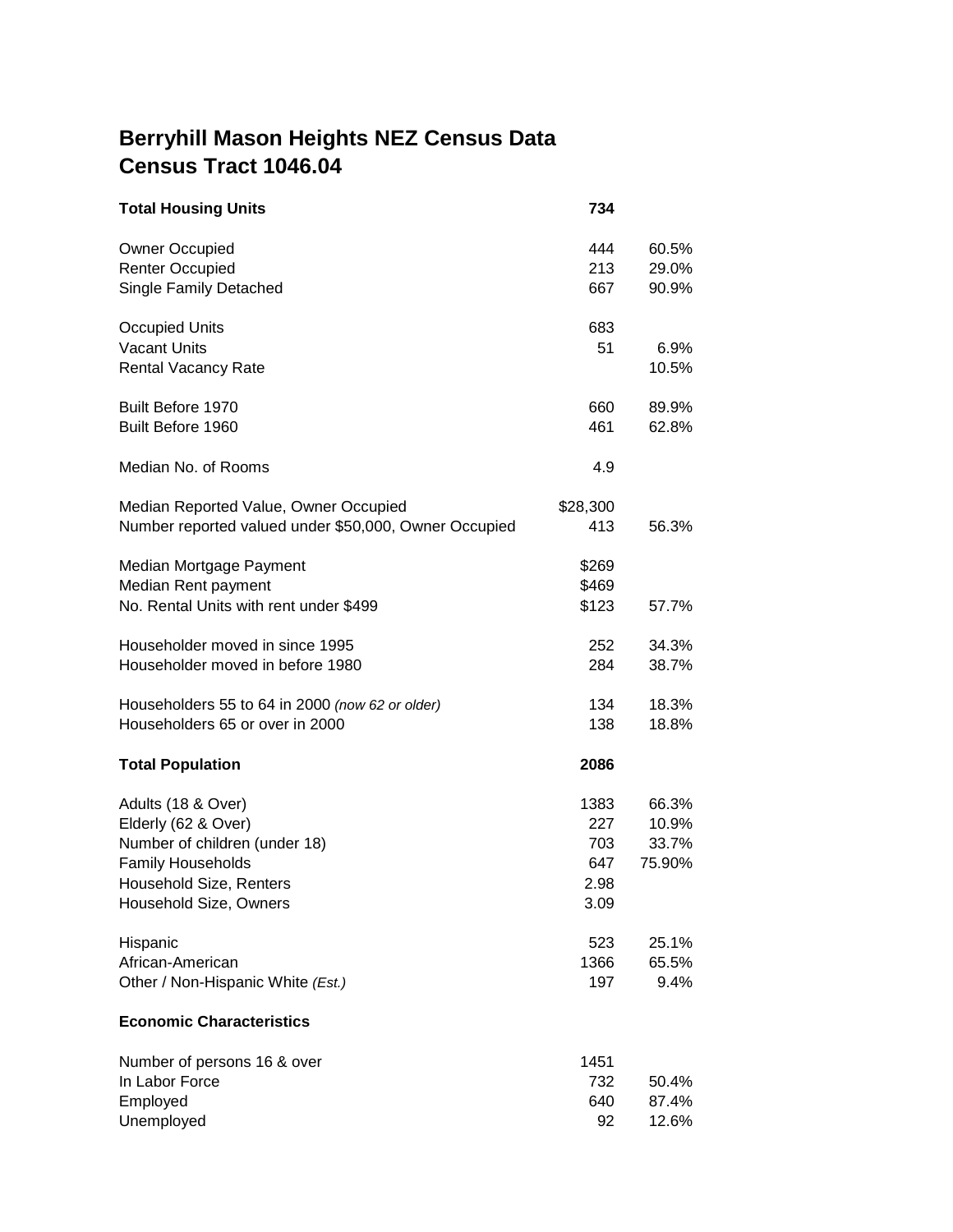| <b>Employment by Occupation</b>                                                 |           |               |
|---------------------------------------------------------------------------------|-----------|---------------|
| Mgmt, professional & related                                                    | 117       | 18.3%         |
| Service occupations                                                             | 164       | 25.6%         |
| Sales & Office occupations                                                      | 145       | 22.7%         |
| construction, extraction, maintenance                                           | 76        | 11.9%         |
| Production, Transportation & material moving                                    | 138       | 21.6%         |
| <b>Employment by Industry</b>                                                   |           |               |
| Construction                                                                    | 72        | 11.3%         |
| Manufacturing                                                                   | 79        | 12.3%         |
| <b>Wholesale Trade</b>                                                          | 18        | 2.8%          |
| <b>Retail Trade</b>                                                             | 49        | 7.7%          |
| Transport & warehouse                                                           | 41        | 6.4%          |
| Information                                                                     | 28        | 4.4%          |
| Finance, insurance, real estate                                                 | 44        | 6.9%          |
| Professional, scientific, mgmt, etc.                                            | 79<br>110 | 12.3%         |
| Education, health & social services                                             | 43        | 17.2%<br>6.7% |
| Arts, entertainment, recreation, hotel & food svc<br>Other services (non govt.) | 56        | 8.8%          |
| Govt/public administration                                                      | 21        | 3.3%          |
|                                                                                 |           |               |
| Employment by class                                                             |           |               |
| - private employment                                                            | 527       | 82.3%         |
| - government                                                                    | 62        | 9.7%          |
| - self-employed                                                                 | 43        | 6.7%          |
| <b>Total Households</b>                                                         | 647       |               |
| Income                                                                          |           |               |
| - under \$15,000 (est under 30% of median)                                      | 170       | 26.3%         |
| - \$15K to \$24,999                                                             | 160       | 24.7%         |
| - \$25K to \$34,999                                                             | 150       | 23.2%         |
| - \$35K to \$49,999                                                             | 93        | 14.4%         |
| - over \$50K                                                                    | 74        | 11.4%         |
| Percent Low-Mod (from HUD, not Census)                                          |           |               |
| <b>Families in Poverty</b>                                                      | 128       | 26.1%         |
| Persons in Poverty                                                              | 598       | 28.7%         |
| Seniors in Poverty                                                              | 38        | 21.2%         |
| <b>Children in Poverty</b>                                                      | 247       | 35.1%         |
| Median Household Income                                                         | \$24,440  |               |
| Average Household Income                                                        | \$28,968  |               |
| Per Capita Income                                                               | \$9,150   |               |
| Median family income, married couple families                                   | \$33,824  |               |
| Median family income, single female householders                                | \$17,917  |               |
| Median household income, elderly households                                     | \$17,472  |               |
| Households on Social Security and/or SSI                                        | 245       | 37.9%         |